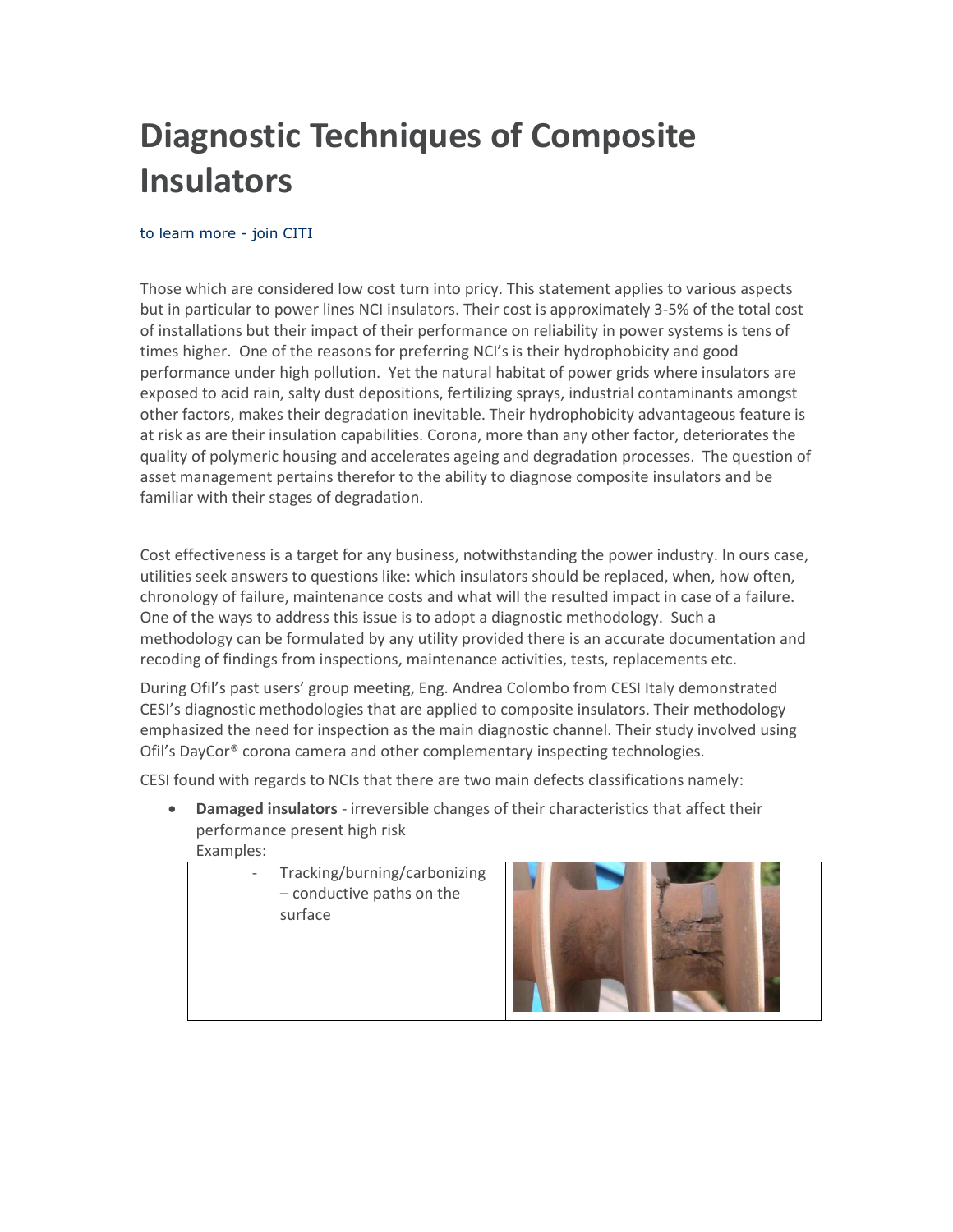| Corona cutting - scissoring of<br>the polymer material due to<br>corona discharge |  |
|-----------------------------------------------------------------------------------|--|
| Erosion - significant loss of<br>polymer material, high<br>roughness              |  |
|                                                                                   |  |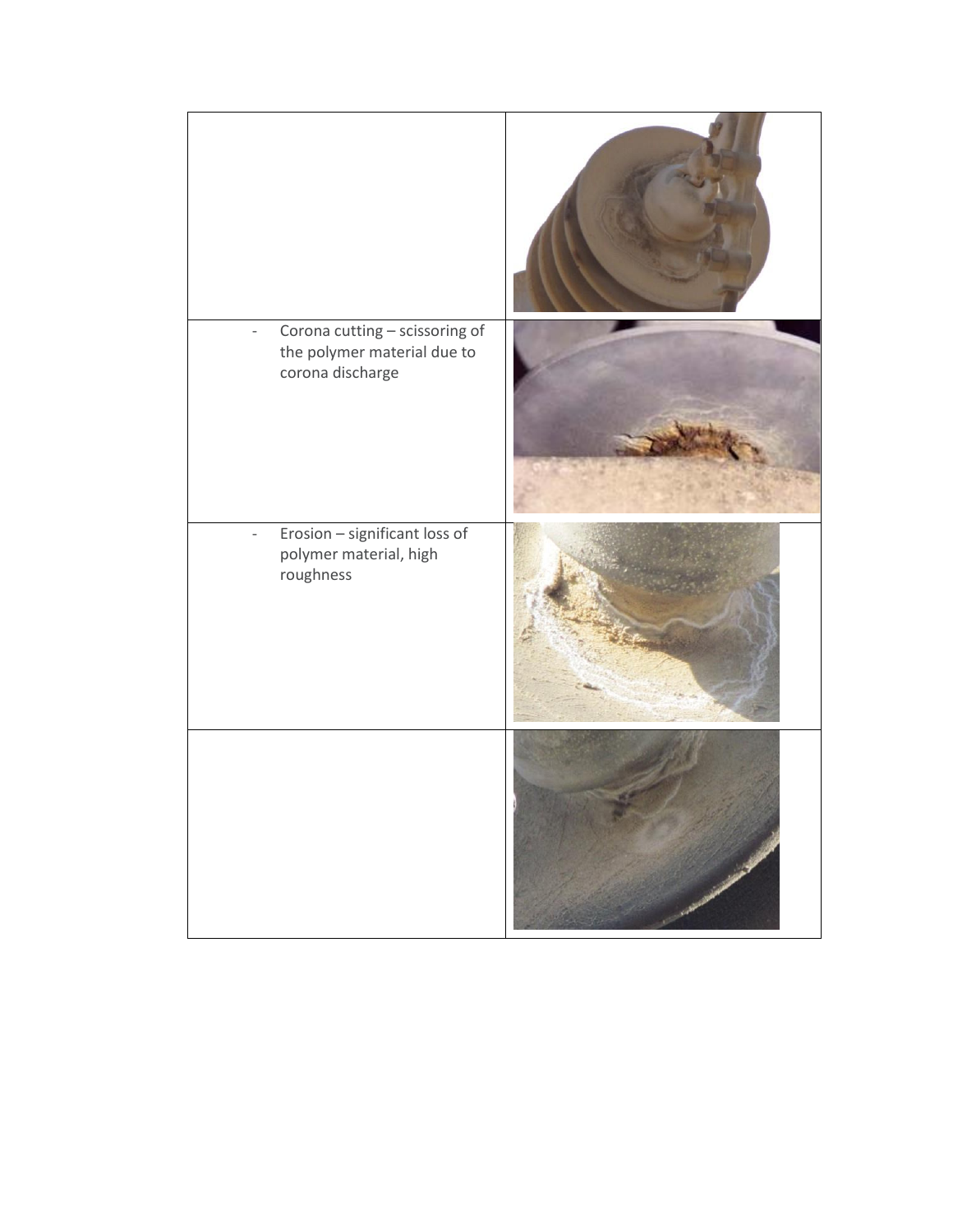| Rod exposure                                                                                                   |  |
|----------------------------------------------------------------------------------------------------------------|--|
| Power Arc damage - caused by high<br>current or flashover                                                      |  |
| Puncture - the polymer material is<br>ruptured due to disruptive discharge<br>occurring through the dielectric |  |
| Cutting /splitting - tear, crack<br>which reduces the creepage<br>distance or the thickness of<br>the sheath   |  |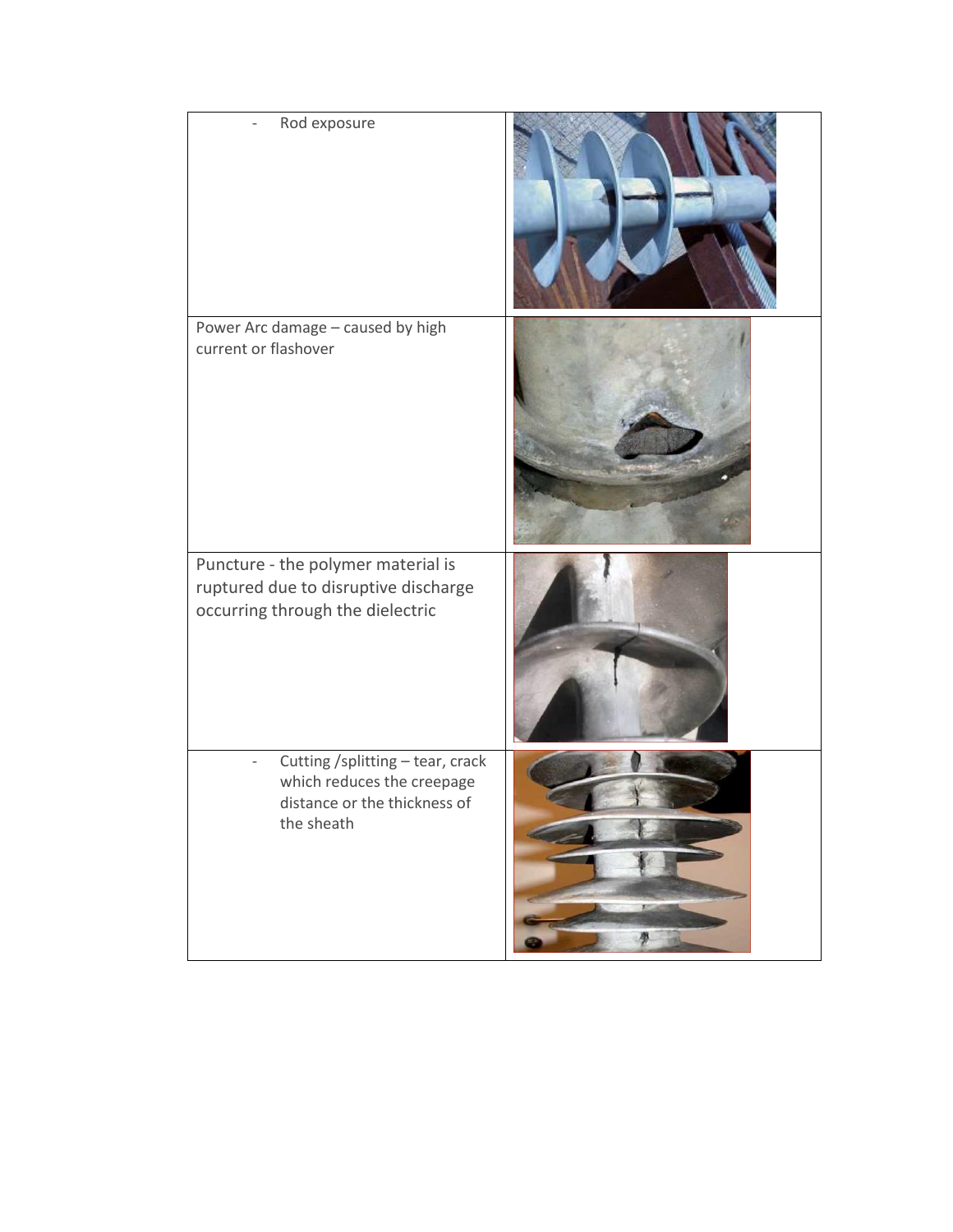- End fitting seal degradation – adhesion damage at the metal end-fitting by erosion or peeling



 **Deteriorated insulators** - those with superficial ageing signs that will neither have a significant reduction in their performance nor represent any reliability risk. Although these conditions do not require replacement, utilities should monitor any deterioration.

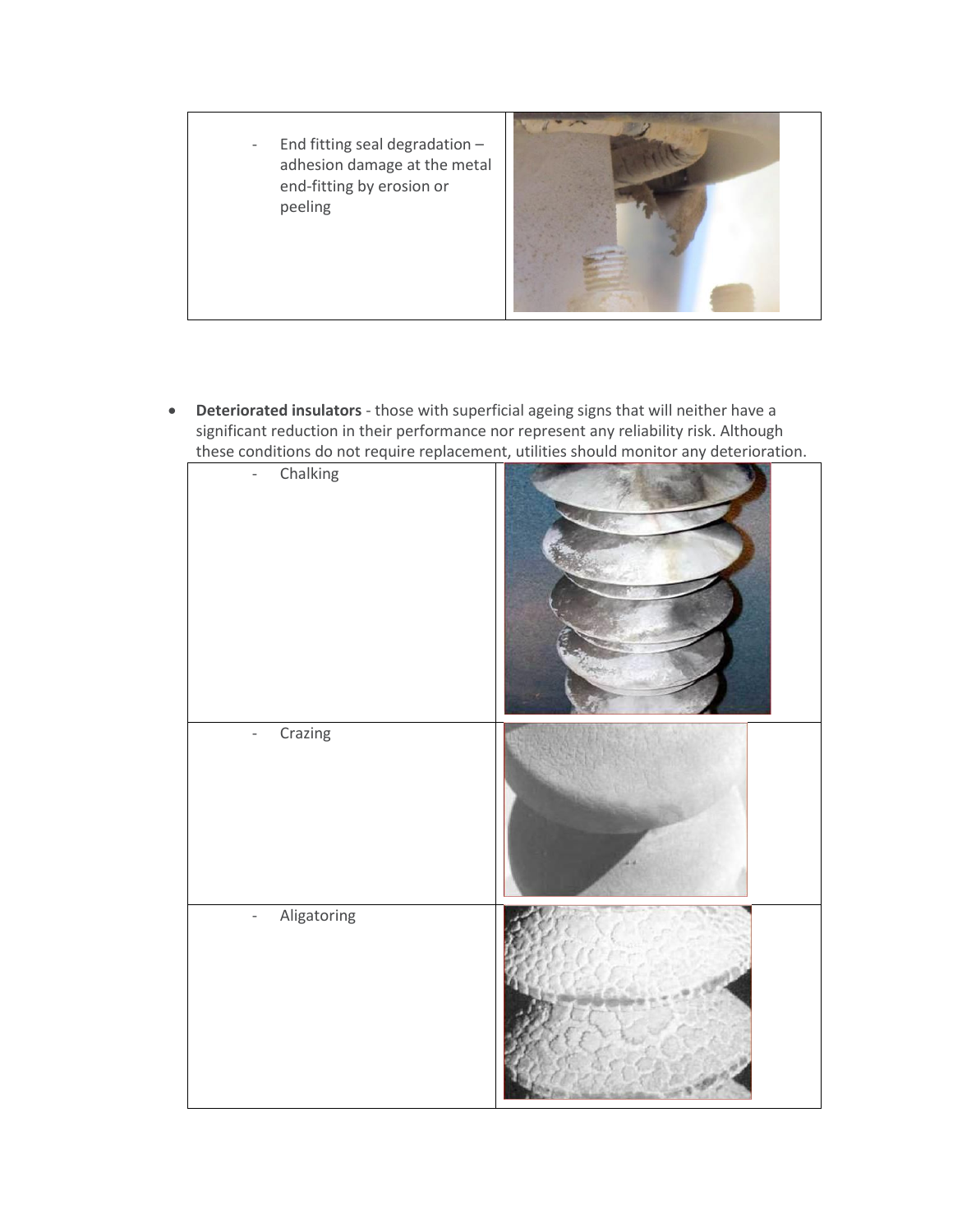| Flange corrosion - end fitting<br>rusting                                                                                                                     |  |
|---------------------------------------------------------------------------------------------------------------------------------------------------------------|--|
| Loss of surface<br>hydrophobicity - ability to<br>repel moisture when wetted.<br>Might result in electrical<br>flashover under wet and<br>polluted conditions |  |

STRI the Swedish testing laboratory that owns Ofil's corona camera since 2001 offers an elaborated classification that plots CESI's above classification against the location of fault along the insulator. STRI refers to six areas: end-fitting, fitting & insulator interface, sheath, sheds, shed & sheath interface, rod. Following this classification (J. Burnham, "Guideline for Visual Identification of Damaged Polymer Insulators, http://ewh.ieee.org/soc/pes/iwg/NCIEvaluation/POLYMERDAMAGEGUIDELINE.doc." vol. 2009, 1998) helps the inspection and monitoring process.

EPRI, the Electric Power Research Institute, that owns DayCor® Cameras and was Ofil's partner in developing the DayCor® technology and cameras, published in 2004 a field guide with recommend rating. Based upon EPRI's research, insulator condition and maintenance priority rating table was published where faults are plotted against their location along the insulators (sheds, sheaths, sheds and sheath, corona rings, end fitting) and 4 priority ratings were defined:  $A$  – good or like new, B- Low degree of damage, C- moderate degree of damage, wear decay,  $D$  – High degree of damage, wear, decay. According to EPRI, any kind of damage where the core rod is exposed, flashover damage and seals damage are considered high risk and insulators should be removed from service(A. Phillips and T. Shaw, "Field Guide - Visual Inspection of NCI, Revision 1 (1008739)," EPRI, Palo Alto, CA, USA, 2004, A. Phillips, "Field Guide: Visual Inspection of Polymer Insulators. Technical Update, May 2006, (1013283) " EPRI, Palo Alto, CA, USA. 2006, pp. 104.)

# **Diagnostic techniques**

# **Visual inspection**

The first and most simple and intuitive technique is visual inspection. This method needs certain level of experience and knowledge about the project's criteria, materials and possible defects of the examined object. With this method it is possible to detect only superficial defects such as:

- (1) Material surface deterioration and damage
- (2) Hydrophobicity condition
- (3) Pollution that may lead to corona discharges and/or dry band arcs
- (4) Sealing defects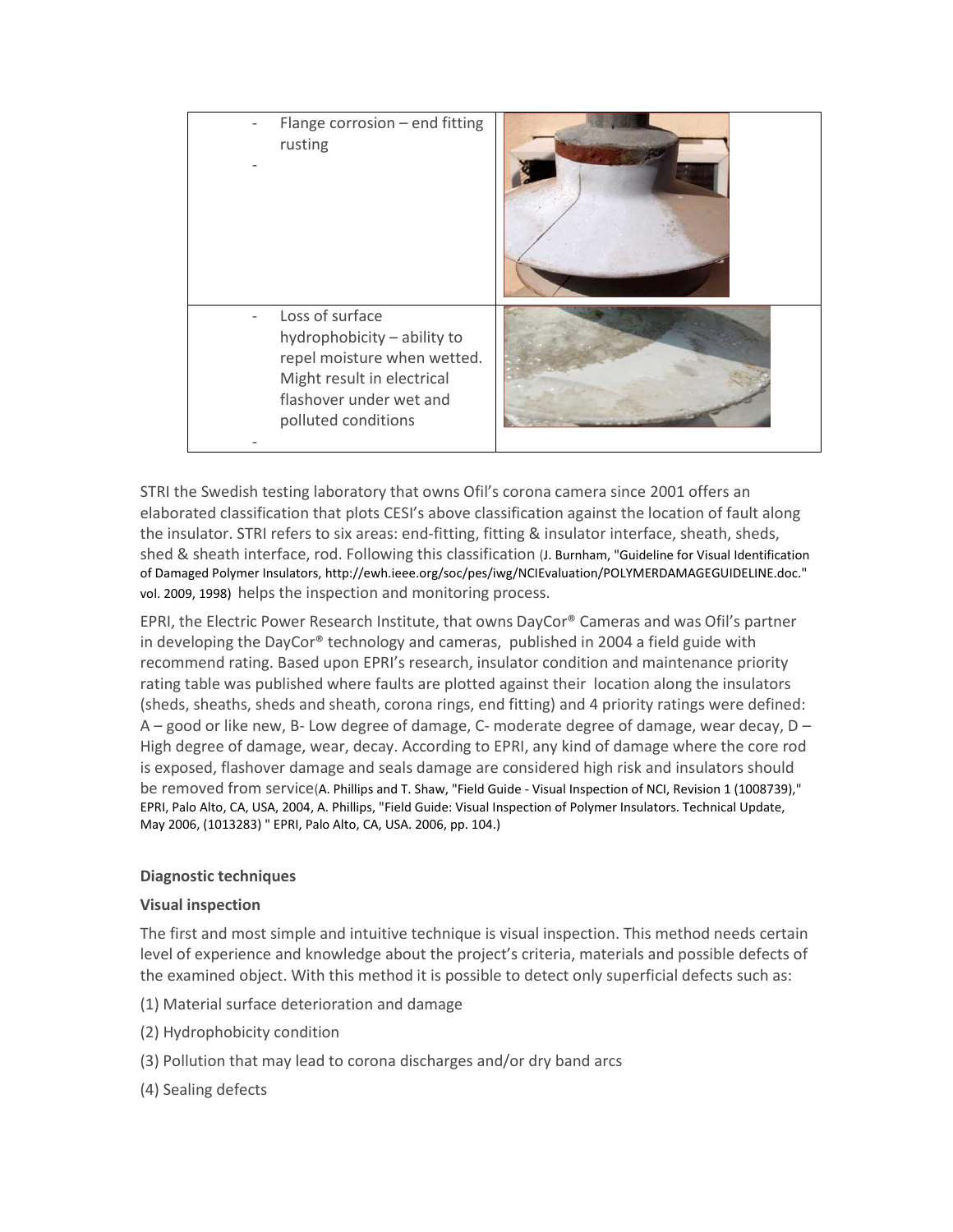(5) Rod exposure

To perform visual inspection a pair of good binoculars and HD cameras with strong zooming are necessary.

# **IR Thermography**

Infrared inspection aims at temperature gradients and variations that designate both internal and external defects. Thermal scanning is current related and needs full line load (Joule effect). IR thermography helps to detect cases such as

- 1. Internal moisture ingress
- 2. Large rod core voids and cracks
- 3. Polymer and rod surface tracking
- 4. Surface arcing
- 5. Flashunder a process between the weathershed and the rod that neither a visual nor UV inspection can detect.

The major disadvantage of this technique, though, is that the changes in temperatures are usually very small and make it sensitive to environmental conditions. Furthermore, according to CESI water and high humidity make the results unreliable because interpretation of IR results may be affected by strong winds, dew, and rain temperature. On the other hand, relative humidity lowers than 80%, absence of wind and cloudy sky is a preferable situation for scanning.

This test requires infrared (IR) cameras.

# **UV - Inspection**

Corona is a luminous phenomenon and an artifact of partial discharge (PD). It is triggered by localized high electric fields that exceed a certain critical value which ionize air and lead to discharge activity. Under normal atmospheric conditions the critical value is in the range of 20- 30 kV/cm, this value will be reduced under conditions of low air pressure or high relative humidity. Partial discharge generates audio noise, corrosive materials like ozone and nitrogen oxides, radio and TV reception interferences and emits light, mainly in the UV spectral range.

During the PD process nitrogen molecules in the air are excited and emit ultraviolet radiation, generally in the 200-405 nm wavelength range. To detect corona, there is a need to look for the UV radiation it emits. One of the primary problems associated with observing UV radiation during daytime is that the wavelength of the emitted radiation corresponds directly to that of background solar radiation and therefore is basically blocked from normal view.

To see and capture corona during daytime Ofil developed the "DayCor®" technology. DayCor® technology is now being embedded within all of Ofil's video cameras and allows pinpointing of both the UV radiation and its emitting sources.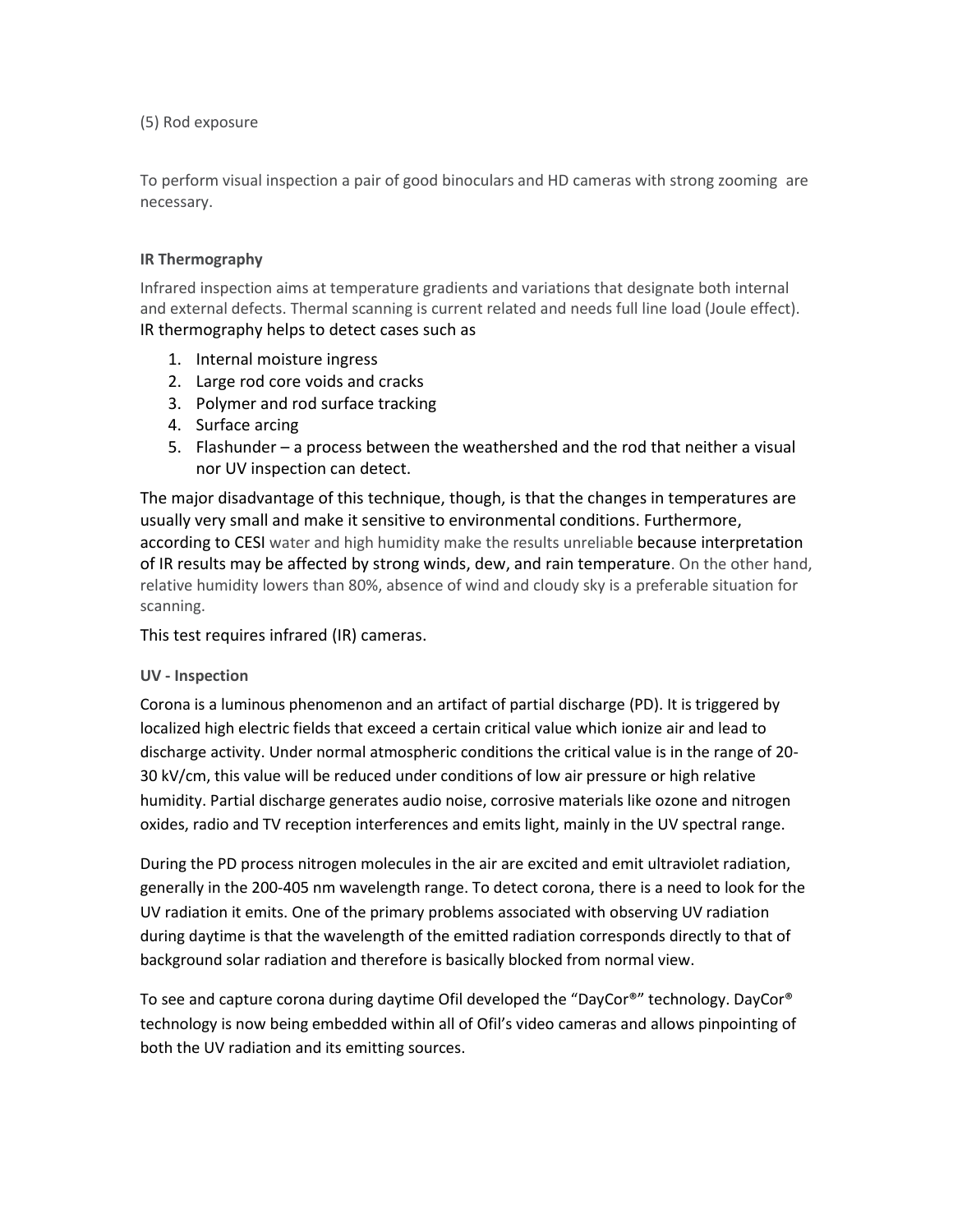UV inspection is designed to detect mainly external phenomena on the surface of the equipment being monitored and is voltage dependent only. While ambient humidity is advantageous, inspections can be performed under virtually any weather conditions (not including rain). Such inspections allow for detecting potential problems at their very earliest stages, before they have progressed to the point of serious damage and the corresponding need for rapid replacement of the affected component.

Being related to voltage rather than to current, corona discharge has a flashing periodic appearance that correspond the sinusoidal pattern of the line. To be able to perceive and capture corona for documentation purposes the phenomena must be recorded as video clips.

Once detected, deciding upon the relative severity of the findings depends on validating where the observed corona is taking place and on the substance of the emitting component. Often high definition visual inspection with good zooming complements the detection findings and assist obtaining a comprehensive picture of the condition.

For polymer insulators discharge detection using a day-time UV light sensitive camera may help to detect evidence of:

- 1. Internal moisture ingress
- 2. Large fiberglass reinforced core rod voids and cracks
- 3. Surface tracking
- 4. Localized electrical discharging which are often indications housing material erosion
- 5. Arcing

Corona is both an indicator and an agent and must be attended. Using a corona camera provides immediate authentic information about exiting reactions and processes that are otherwise left un-detected and un- attended.

UV inspection of distribution, overhead lines and substations with a corona camera yields information on the condition of the line or substation as well as the quality of the design and workmanship during the installation phase. Inspection for corona with a corona camera is simple and easy to carry out and requires no load of the line. UV inspection is cost effective to utilities since it allows early detection of faults that can cause outages at a progressive stage.

# **Other techniques:**

Acoustic – uses directional microphones. For internal defects this method has a sensitivity that is lower than thermography. Corona effect could be detected due to its noise.